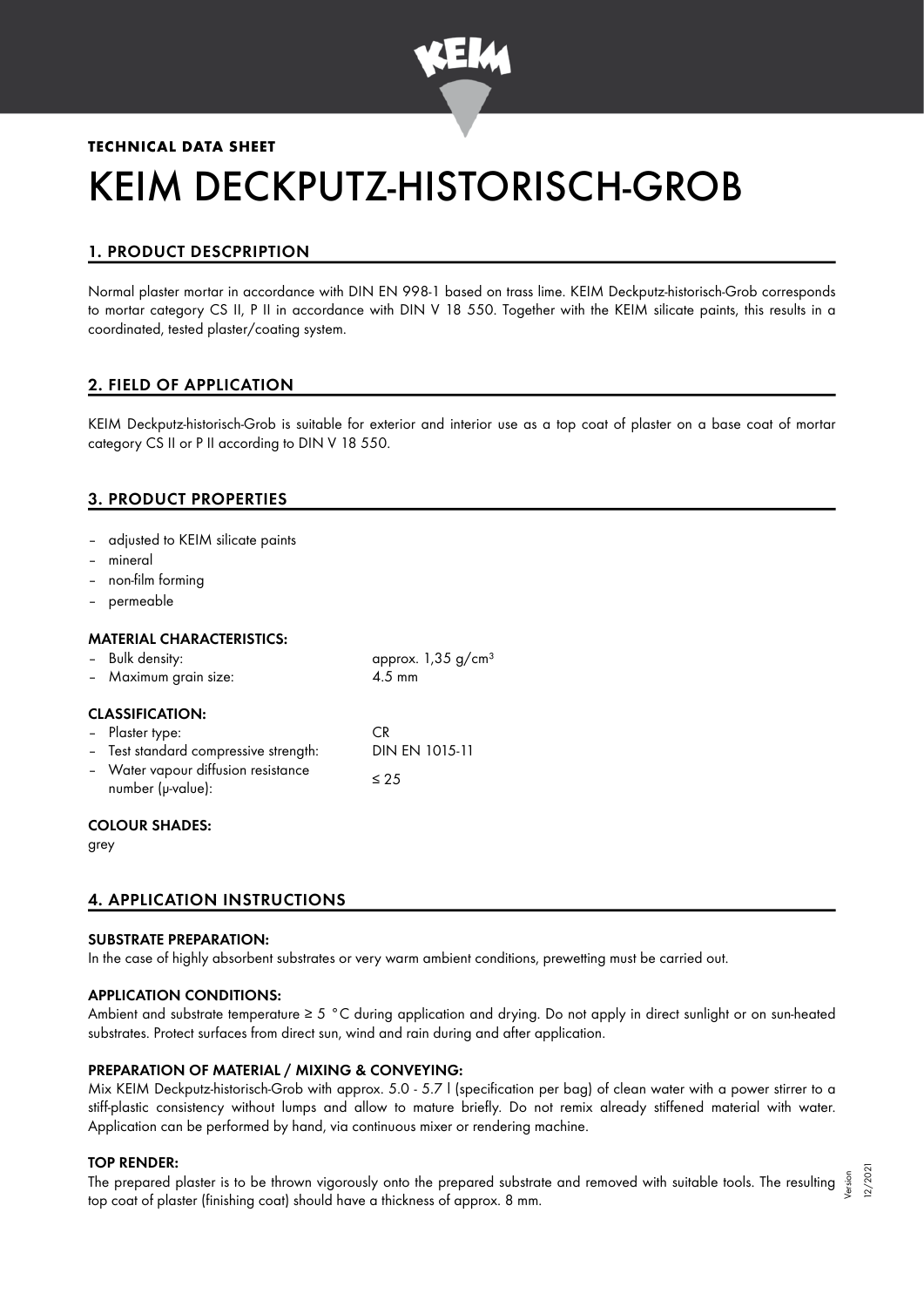# **TECHNICAL DATA SHEET – KEIM DECKPUTZ-HISTORISCH-GROB**

After applying KEIM Deckputz-historisch-Grob, the surface must be rubbed down and smoothed with either a plastic or steel trowel. Further textures can be obtained by scraping with a felt, sponge or wooden board, whereby a top coat thickness of 7 mm is sufficient. If possible, work on KEIM Deckputz-historisch-Grob with the above-mentioned tools without adding water. Avoid accumulation of binder on the surface.

#### AFTERTREATMENT:

KEIM Deckputz-historisch-Grob must be protected from drying out too quickly due to sun or wind, or kept moist if necessary.

#### CONSUMPTION:

approx. 1,43 kg/m² per mm

These material consumption values are guide values for smooth substrates. Exact consumption values must be determined by means of test areas.

#### CLEANING OF TOOLS:

Clean tools, machines and mixers immediatley after use with water. In hardened state only a mechanical removal is possible.

# 5. PACKAGING

| <b>Container content</b> | Unit of measure | Quantity on pallet | Type of container |
|--------------------------|-----------------|--------------------|-------------------|
|                          | kg              |                    | baa               |

# 6. STORAGE

| max. storage time | <b>Storage conditions</b> |
|-------------------|---------------------------|
| 12 months         | drv                       |

# 7. DISPOSAL

For disposal information refer to section 13 of the safety data sheet.

#### EC WASTE CODE:

Waste code: 17 01 01

# 8. SAFETY INSTRUCTIONS

Please, refer to the Material Safety Data Sheet.

# GISCODE:

GIS code: ZP 1

# 9. GENERAL INFORMATION

Cover surfaces not to be treated, especially glass, ceramics and natural stone. Any splashes on surrounding surfaces or traffic areas must be rinsed off immediately with plenty of water.

Mixing with products not part of the system or other foreign additives is not permitted.